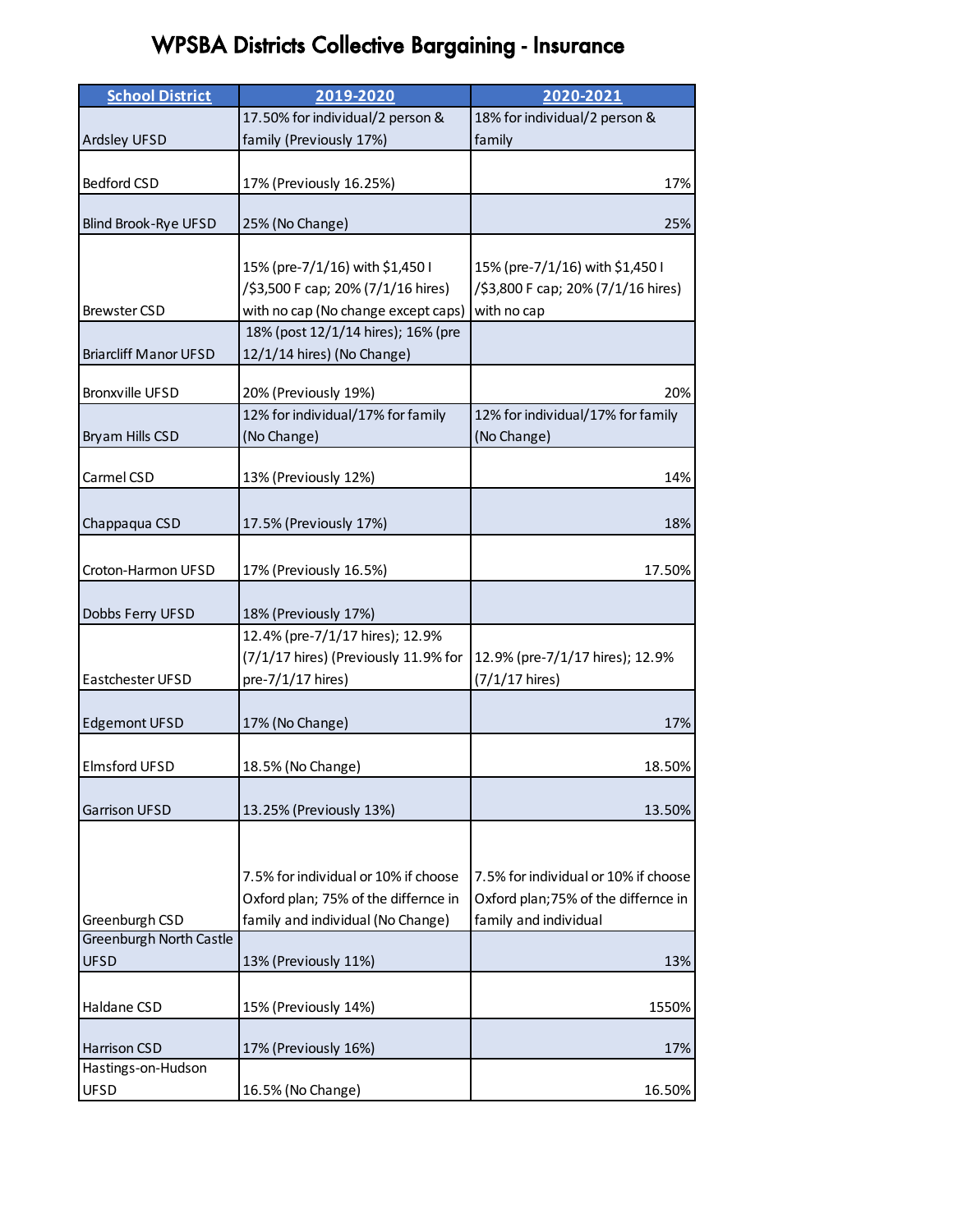| <b>School District</b>                | 2019-2020                                                      | 2020-2021                           |
|---------------------------------------|----------------------------------------------------------------|-------------------------------------|
|                                       | 7.5% (pre 7/1/16 hires). 10% (post                             |                                     |
| Hawthorne Cedar Knolls<br><b>UFSD</b> | 7/1/16 hires) (Previously 5% pre                               | 9% (pre 7/1/16 hires) 10% (post     |
|                                       | $7/1/16$ hires)                                                | $7/1/16$ hires)                     |
| Hendrick Hudson CSD                   | 15% (No Change)                                                | 15%                                 |
|                                       |                                                                |                                     |
| <b>Invington UFSD</b>                 | 15.5% (No Change)                                              | 16%                                 |
| Katonah-Lewisboro                     |                                                                |                                     |
| UFSD                                  | 17% (Previously 16%)                                           | 17%                                 |
|                                       | 15% (pre-11/1/13 hires) 20% (post                              | 15% (pre-11/1/13 hires) 20% (post   |
| Lakeland CSD                          | 11/1/13 hires) (No Change)                                     | 11/1/13 hires)                      |
| Mahopac CSD                           | 16% (No Change)                                                | 17%                                 |
|                                       |                                                                |                                     |
| <b>Mamaroneck UFSD</b>                | 10% for Plan & Rx (Previously 8%)                              | 12% for Plan & Rx                   |
|                                       | 5 % (post 6/30/12 hires); 10% (post                            | 5 % (post 6/30/12 hires); 10% (post |
| <b>Mount Pleasant</b>                 | 6/30/15 hires); 15% (post 6/30/16                              | 6/30/15 hires); 15% (post 6/30/16   |
| <b>Blythedale UFSD</b>                | hires) (No Change)                                             | hires)                              |
| <b>Mount Pleasant CSD</b>             | 14.50%                                                         | 15%                                 |
|                                       | 15%                                                            | 15%                                 |
|                                       | +\$275 for those earning over                                  | +\$275 for those earning over       |
| Mount Vernon CSD                      | \$100,000                                                      | \$100,000                           |
|                                       |                                                                |                                     |
| New Rochelle CSD                      | 15% (No Change)                                                | 15%                                 |
| North Salem CSD                       | 17% (Previously 16.5%)                                         | 17%                                 |
|                                       |                                                                | 15%                                 |
| <b>Ossining UFSD</b>                  | 14.5% (Previously 14%)<br>15% plus \$150 for Ind. Or \$300 for |                                     |
| Peekskill CSD                         | Fam. (No Change)                                               | 16%                                 |
|                                       |                                                                |                                     |
| Pelham UFSD                           | 15% (Previously 14%)                                           | 15% New Hires 17.5%                 |
|                                       | 13% for pre 7/1/16 hires; 17% for                              |                                     |
|                                       | post 7/1/16 hires (Previously flat                             | 14% for pre 7/1/16 hires; 17% for   |
| Pleasantville UFSD                    | dollar amount for pre 7/1/16 hires)                            | post 7/1/16 hires                   |
|                                       |                                                                |                                     |
| Pocantico Hills CSD                   | 17% (Previously 16%)                                           | 17%                                 |
| Port Chester-Rye UFSD                 | 16% (Previously 15%)                                           | 16%                                 |
|                                       |                                                                |                                     |
| Putnam Valley CSD                     | 14% (No Change)                                                | 14.50%                              |
| Putnam/Northern                       |                                                                |                                     |
| Westchester BOCES                     | 15% (Previously 14.5%)                                         | 16%                                 |
|                                       |                                                                |                                     |
| <b>Rye CSD</b>                        | 15% (No Change)                                                | 15%                                 |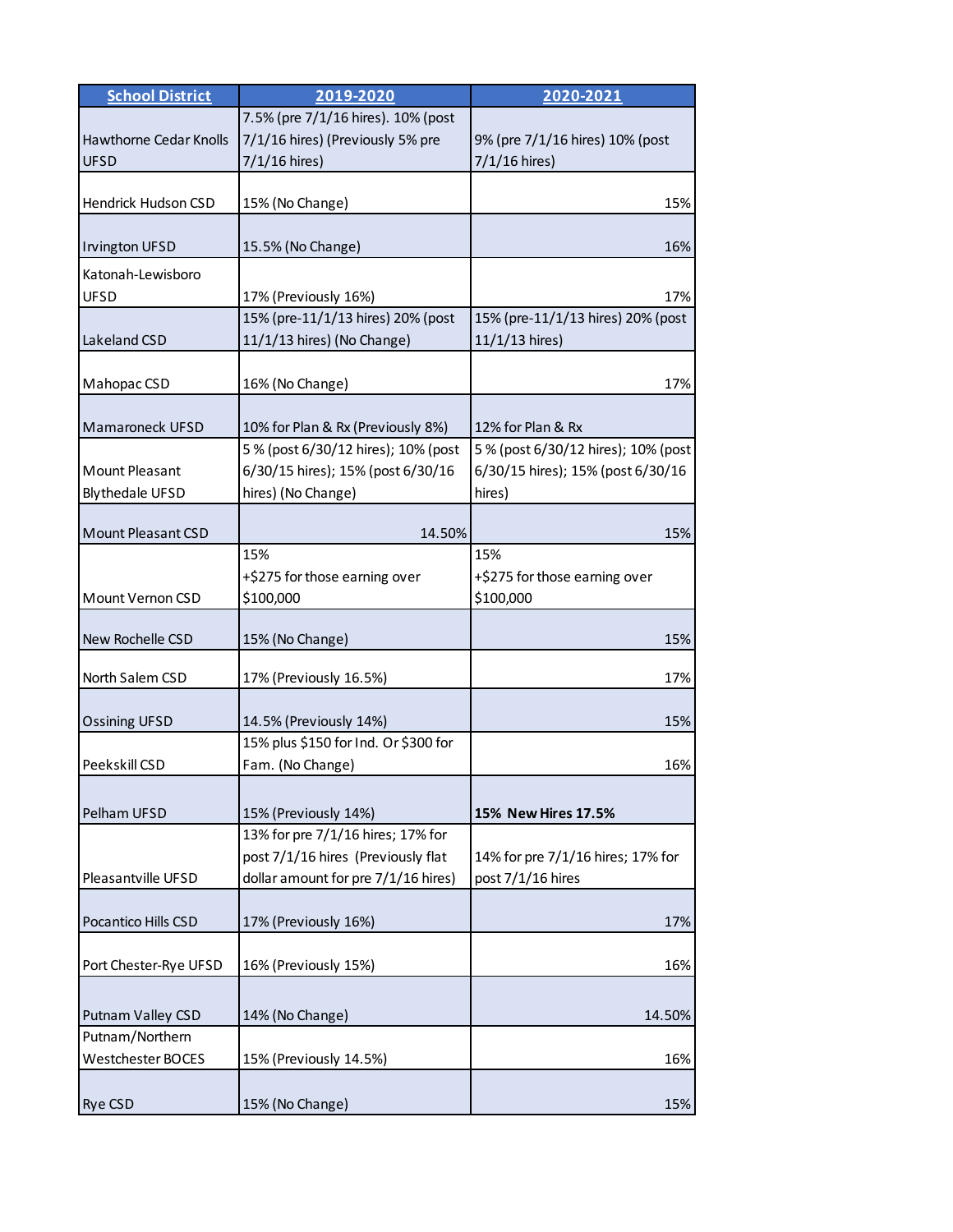| <b>School District</b> | 2019-2020                          | 2020-2021                          |
|------------------------|------------------------------------|------------------------------------|
|                        |                                    |                                    |
|                        |                                    |                                    |
|                        |                                    |                                    |
|                        |                                    |                                    |
| Rye Neck UFSD          | 14.5% (No Change)                  | 15%                                |
|                        |                                    |                                    |
|                        |                                    |                                    |
|                        |                                    |                                    |
|                        |                                    |                                    |
|                        |                                    |                                    |
| Scarsdale UFSD         | 8.5% (Previously 8%)               | 9%                                 |
|                        | 4.25% (Pre-7/1/91 Hires); 14.25%   |                                    |
|                        | (Post 7/1/91 Hires) (Previously    |                                    |
| Somers CSD             | 3.75%/13.75%)                      |                                    |
| Southern Westchester   |                                    |                                    |
| <b>BOCES</b>           | 12% (Previously 11%)               | 14%                                |
|                        |                                    |                                    |
| Tarrytown UFSD         | 16% (No Change)                    | 16.25%                             |
|                        |                                    |                                    |
| <b>Tuckahoe UFSD</b>   | 20% (Previously 19%)               | 20.00%                             |
|                        |                                    |                                    |
| Valhalla UFSD          | 15% (No Change)                    | 15%                                |
|                        |                                    |                                    |
| White Plains CSD       | 14.5% (Previously 14.25%)          | 14.75%                             |
|                        | \$900 Ind./\$1,800 Fam. (Pre-      |                                    |
|                        | 12/31/16 Hires); 10% Ind./15%      |                                    |
|                        | Fam. (Post 12/31/16 Hires)         | \$1,000 Ind./\$2,000 Fam. (Pre-    |
|                        | (Previously \$800/\$1,600 for Pre- | 12/31/16 Hires); 10% Ind./15%      |
| Yonkers Public Schools | 12/31/16 Hires)                    | Fam. (Post 12/31/16 Hires)         |
|                        | 12.50% (if cost of H.M.O > cost of |                                    |
|                        | Plan, teacher pays difference)     | 12.75% (if cost of H.M.O > cost of |
| Yorktown CSD           | (Previously 12.25%)                | Plan, teacher pays difference)     |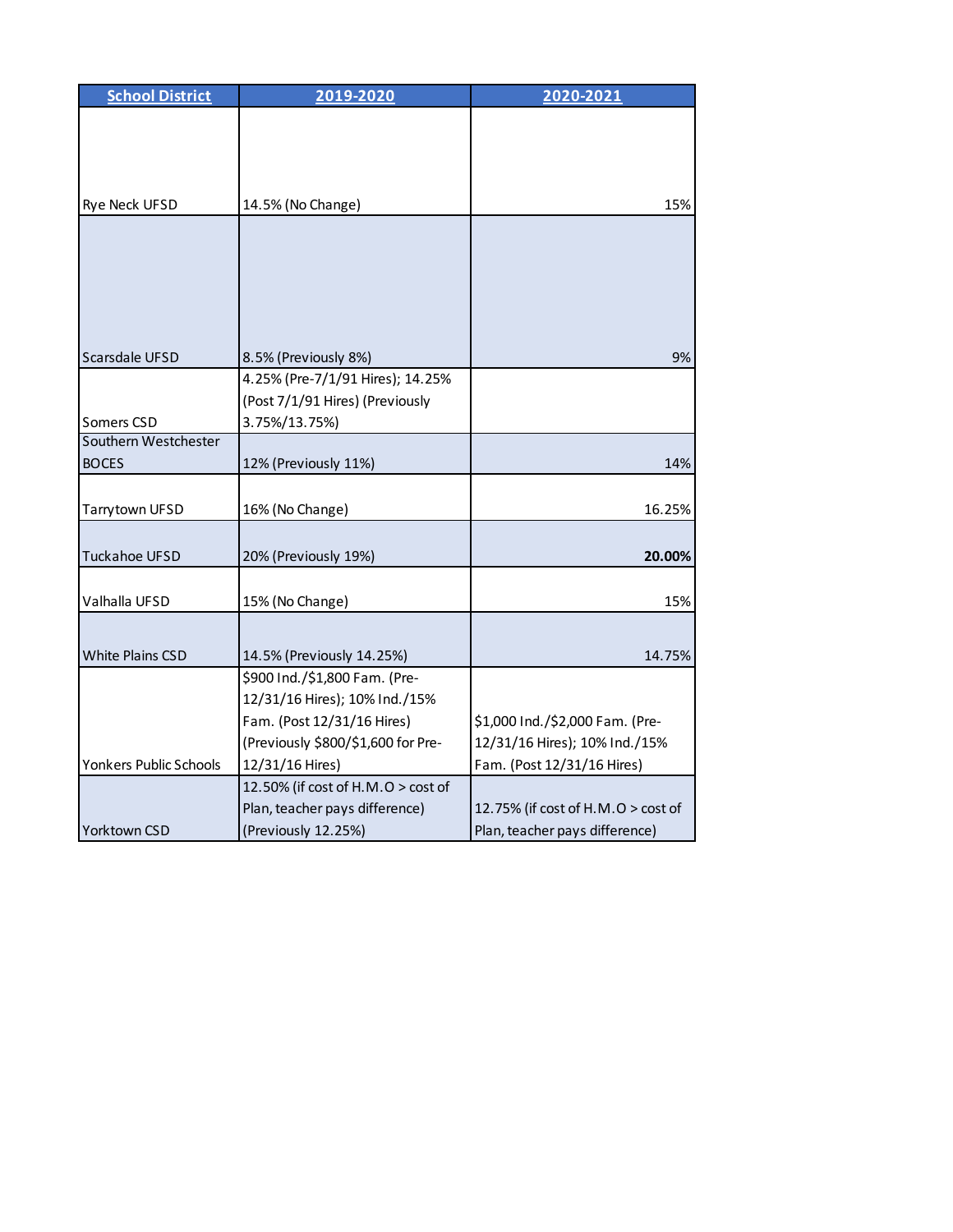| <b>School District</b>                        | 2021-2022                                                                                                            | 2022-2023                                                                                                            | 2023-2024                                                                                                            |
|-----------------------------------------------|----------------------------------------------------------------------------------------------------------------------|----------------------------------------------------------------------------------------------------------------------|----------------------------------------------------------------------------------------------------------------------|
| Ardsley UFSD                                  |                                                                                                                      |                                                                                                                      |                                                                                                                      |
| <b>Bedford CSD</b>                            | 17.75%                                                                                                               | 18.50%                                                                                                               |                                                                                                                      |
| Blind Brook-Rye UFSD                          |                                                                                                                      |                                                                                                                      |                                                                                                                      |
| <b>Brewster CSD</b>                           | 15.5% (pre-7/1/16) with \$1,525 I<br>/ \$4,000 F cap; 19% (7/1/16<br>hires) with no cap                              | 16% (pre-7/1/16) with \$1,625 I /<br>\$4,250 F cap; 19.5% (7/1/16<br>hires) with no cap                              | 16.5% (pre-7/1/16) with \$1,725<br>I / \$4,500 F cap; 20% (7/1/16<br>hires) with no cap                              |
| <b>Briarcliff Manor UFSD</b>                  |                                                                                                                      |                                                                                                                      |                                                                                                                      |
| <b>Bronxville UFSD</b>                        | 20%                                                                                                                  | 20.50%                                                                                                               | 21%                                                                                                                  |
| Bryam Hills CSD                               |                                                                                                                      |                                                                                                                      |                                                                                                                      |
| Carmel CSD                                    | 15%                                                                                                                  |                                                                                                                      |                                                                                                                      |
| Chappaqua CSD                                 | 18%                                                                                                                  |                                                                                                                      |                                                                                                                      |
| Croton-Harmon UFSD                            |                                                                                                                      |                                                                                                                      |                                                                                                                      |
| Dobbs Ferry UFSD                              |                                                                                                                      |                                                                                                                      |                                                                                                                      |
| Eastchester UFSD                              |                                                                                                                      |                                                                                                                      |                                                                                                                      |
| <b>Edgemont UFSD</b>                          |                                                                                                                      |                                                                                                                      |                                                                                                                      |
| Elmsford UFSD                                 | 18.50%                                                                                                               | 18.50%                                                                                                               |                                                                                                                      |
| <b>Garrison UFSD</b>                          |                                                                                                                      |                                                                                                                      |                                                                                                                      |
| Greenburgh CSD                                | 7.5% for individual or 10% if<br>choose Oxford plan; 75% of the<br>differnce in family and individual<br>(No change) | 7.5% for individual or 10% if<br>choose Oxford plan; 75% of the<br>differnce in family and individual<br>(No change) | 7.5% for individual or 10% if<br>choose Oxford plan; 75% of the<br>differnce in family and<br>individual (No change) |
| <b>Greenburgh North Castle</b><br><b>UFSD</b> |                                                                                                                      |                                                                                                                      |                                                                                                                      |
| Haldane CSD                                   | 16%                                                                                                                  | 16.50%                                                                                                               | 17.00%                                                                                                               |
| Harrison CSD                                  | 17%                                                                                                                  | 17%                                                                                                                  |                                                                                                                      |
| Hastings-on-Hudson<br><b>UFSD</b>             | 16.50%                                                                                                               |                                                                                                                      |                                                                                                                      |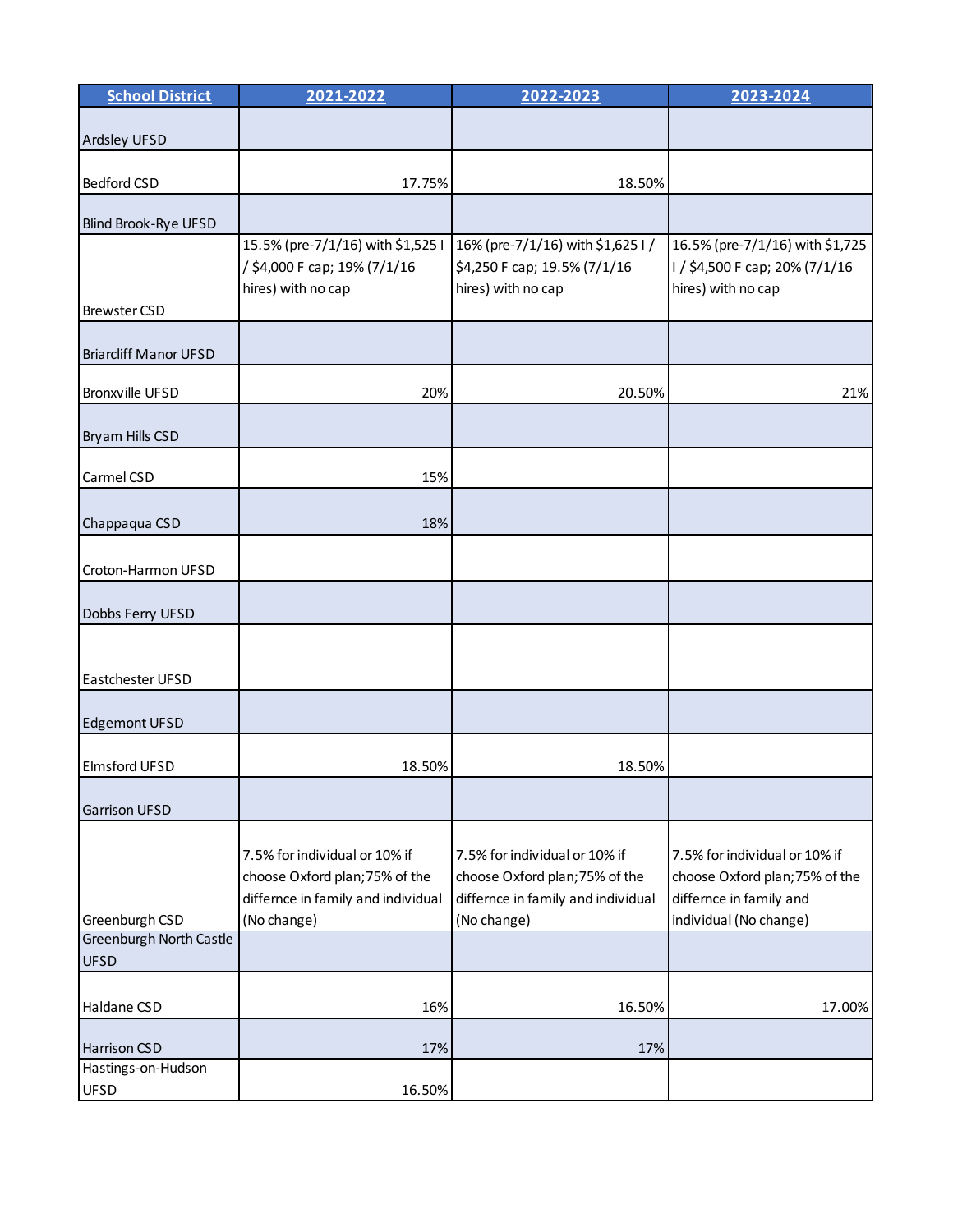| <b>School District</b>                   | 2021-2022                                                                          | 2022-2023         | 2023-2024 |
|------------------------------------------|------------------------------------------------------------------------------------|-------------------|-----------|
| Hawthorne Cedar Knolls<br><b>UFSD</b>    |                                                                                    |                   |           |
| Hendrick Hudson CSD                      | 15%                                                                                | 15%               | 15%       |
| <b>Invington UFSD</b>                    | 16%                                                                                |                   |           |
| Katonah-Lewisboro<br><b>UFSD</b>         | 17.25%                                                                             | 18%               | 18.88%    |
| Lakeland CSD                             |                                                                                    |                   |           |
| Mahopac CSD                              | 17%                                                                                | 17%               |           |
| Mamaroneck UFSD                          | 14% for Plan & Rx                                                                  | 15% for Plan & Rx |           |
| Mount Pleasant<br><b>Blythedale UFSD</b> | 5 % (post 6/30/12 hires); 10%<br>(post 6/30/15 hires); 15% (post<br>6/30/16 hires) |                   |           |
| Mount Pleasant CSD                       | 16%                                                                                |                   |           |
| Mount Vernon CSD                         | 15%<br>+\$275 for those earning over<br>\$100,000                                  |                   |           |
| New Rochelle CSD                         | 15%                                                                                | 15%               |           |
| North Salem CSD                          | 17%                                                                                | 17%               | 17%       |
| <b>Ossining UFSD</b>                     |                                                                                    |                   |           |
| Peekskill CSD                            | 16%                                                                                | 16%               |           |
| Pelham UFSD                              |                                                                                    |                   |           |
| Pleasantville UFSD                       | 15% for pre 7/1/16 hires; 17% for<br>post 7/1/16 hires                             |                   |           |
| Pocantico Hills CSD                      | 17%                                                                                |                   |           |
| Port Chester-Rye UFSD                    | 16%                                                                                | 16%               |           |
| Putnam Valley CSD                        | 15%                                                                                |                   |           |
| Putnam/Northern<br>Westchester BOCES     |                                                                                    |                   |           |
| <b>Rye CSD</b>                           | 15%                                                                                | 16%               |           |